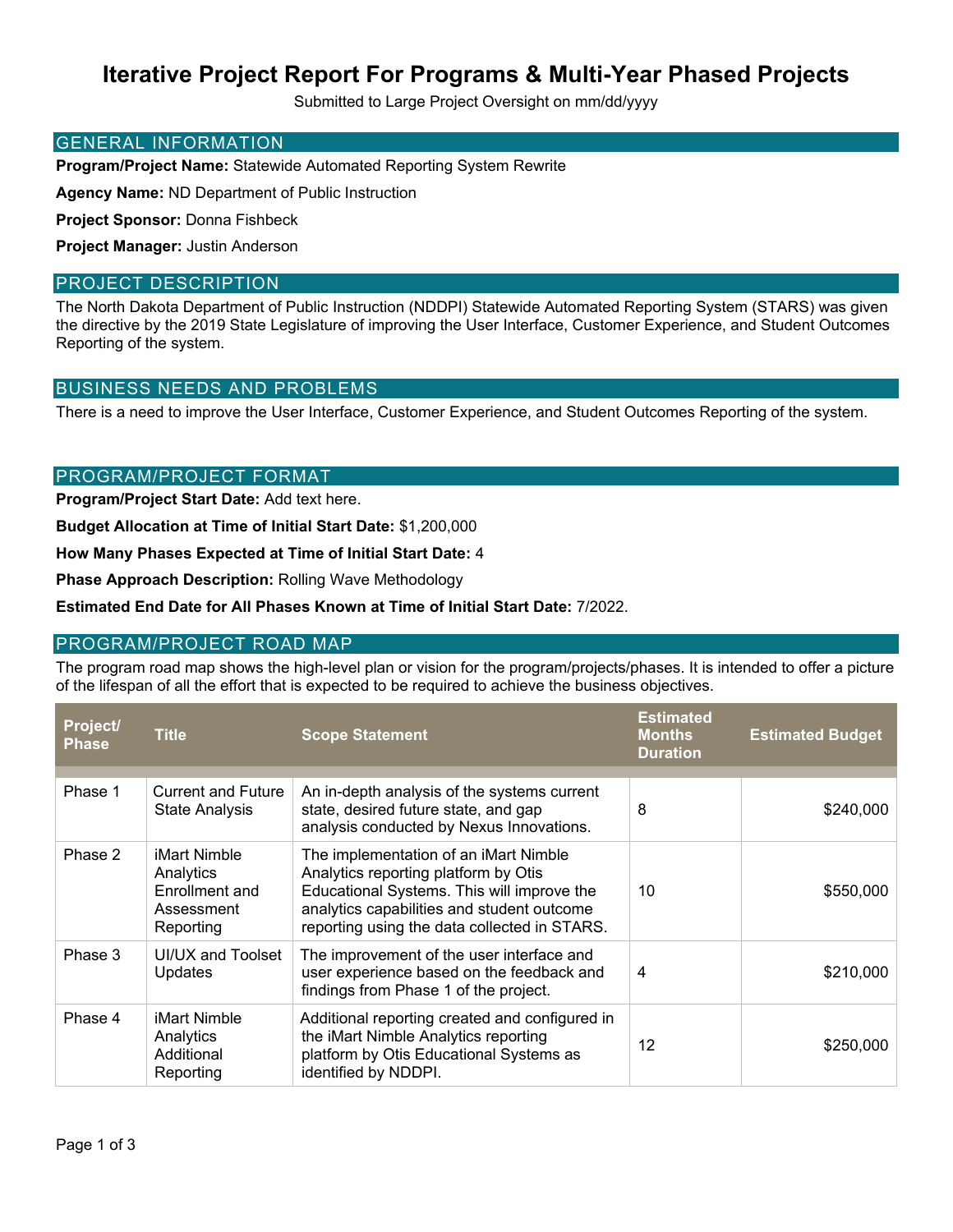# **Iterative Project Report For Programs & Multi-Year Phased Projects**

Submitted to Large Project Oversight on mm/dd/yyyy

#### **Notes:**

#### PROJECT BASELINES

The baselines below are entered for only those projects or phases that have been planned. At the completion of a project or phase a new planning effort will occur to baseline the next project/phase and any known actual finish dates and costs for completed projects/phases will be recorded. The iterative report will be submitted again with the new information.

| Project/<br><b>Phase</b> | Program/<br><b>Project</b><br><b>Start Date</b> | <b>Baseline</b><br><b>Execution</b><br><b>Start Date</b> | <b>Baseline</b><br><b>End Date</b> | <b>Baseline</b><br><b>Budget</b> | <b>Actual</b><br><b>Finish</b><br><b>Date</b> | <b>Schedule</b><br><b>Variance</b> | <b>Actual Cost</b> | <b>Cost</b><br>Variance |
|--------------------------|-------------------------------------------------|----------------------------------------------------------|------------------------------------|----------------------------------|-----------------------------------------------|------------------------------------|--------------------|-------------------------|
|                          |                                                 |                                                          |                                    |                                  |                                               |                                    |                    |                         |
| Phase 1                  | 3/2/2020                                        | 7/16/2020                                                | 1/15/2021                          | \$247,558.00                     | 1/15/2021                                     | 0%                                 | \$210,331.40       | $-15%$                  |
| Phase 2                  | 8/17/2020                                       | 9/8/2020                                                 | 6/30/2021                          | \$570,720.00                     |                                               |                                    |                    |                         |
| Phase 3                  | 3/8/2021                                        | 4/12/2021                                                | 6/30/2021                          | \$240,000.00                     |                                               |                                    |                    |                         |

#### **Notes:**

Add text here, if necessary.

#### **OBJECTIVES**

| Project/<br><b>Phase</b> | <b>Business Objective</b>                                                                                                    | <b>Measurement Description</b>                                                                                                                                                       | Met/<br><b>Not Met</b> | <b>Measurement Outcome</b>                                                                                                                                                           |
|--------------------------|------------------------------------------------------------------------------------------------------------------------------|--------------------------------------------------------------------------------------------------------------------------------------------------------------------------------------|------------------------|--------------------------------------------------------------------------------------------------------------------------------------------------------------------------------------|
| Phase 1                  | Create a working<br>document to serve as a<br>"Roadmap" form the<br>current state of STARS<br>to the desired future<br>state | The document will contain high-<br>level plans for all of the key<br>functionality of STARS                                                                                          | Met                    | The "Roadmap" will facilitate a<br>better decision making process<br>for NDDPI to determine the<br>future of STARS and future<br>phases of this project.                             |
| Phase 2                  | Increase the availability<br>and readability of<br><b>Student Outcomes</b><br>reporting.                                     | Accurate dashboard reporting for<br><b>Enrollment and Assessment data</b><br>will be available and accessible<br>by school administrators.                                           |                        | Dashboards will be created on<br>time with 100% accurate data<br>updating daily                                                                                                      |
| Phase 3                  | Improve the UX/UI for<br>the current STARS                                                                                   | Improvements documented in<br>the Phase 1 Gap Analysis will be<br>implemented into STARS. Data<br>collection points will be<br>consolidated, and data<br>redundancy will be reduced. |                        | Improvements documented in<br>the Phase 1 Gap Analysis will<br>be implemented into STARS.<br>Data collection points will be<br>consolidated, and data<br>redundancy will be reduced. |
| Phase 3                  | NDDPI needs the ability<br>to better manage<br><b>STARS</b>                                                                  | NDDPI will have updates to the<br>current platform as well as a<br>conversion from Subversion to<br>Azure DevOps.                                                                    |                        | NDDPI can manage their own<br>regular updates for STARS                                                                                                                              |